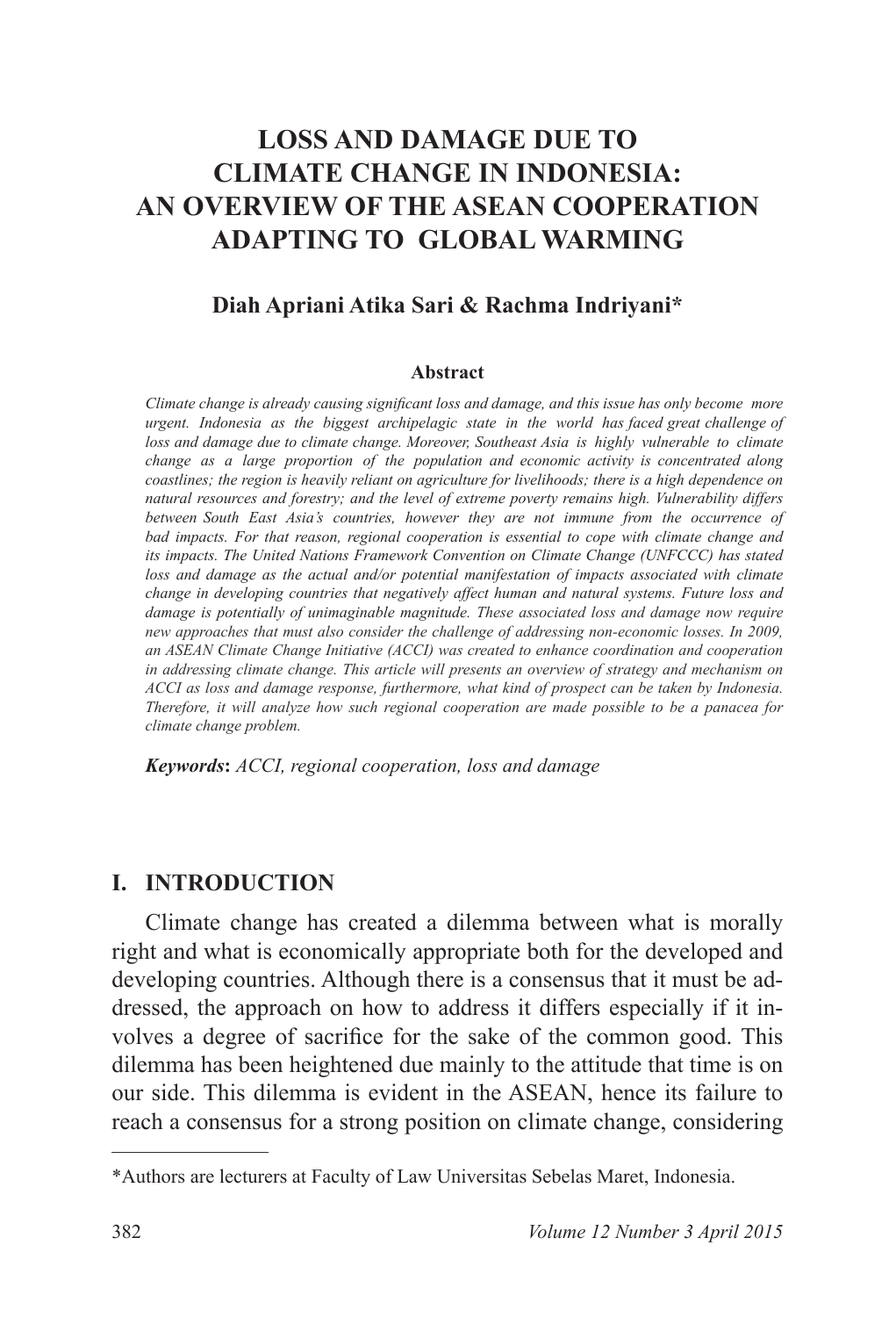its vulnerability geo- physically and economically. But it can no longer deny that it plays a major role in influencing the rest of the world and much a bigger role in addressing climate Change.<sup>1</sup>

The Southeast Asia's countries region is particularly vulnerable to climate change. Its million people are concentrated along coastlines measuring 173,251 kilometers long, leaving them exposed to rising sea levels. At the same time, the region's heavy reliance on agriculture for livelihoods—the sector accounted for  $43\%$  of total employment in  $2004$  and contributed about 11% of gross domestic product (GDP) in 2006—makes it vulnerable to droughts, floods, and tropical cyclones associated with warming. Its high economic dependence on natural resources and forestry—as one of the world's biggest providers of forest products—also puts it at risk.<sup>2</sup> Indonesia, Thailand, and Viet Nam are expected to experience increasingly drier weather conditions in the next 2–3 decades, although this trend is likely to reverse by the middle of this century.

Being an archipelago, Indonesia is very vulnerable to the impacts of climate change. Prolonged droughts, increased frequency in extreme weather events, and heavy rainfall leading to big floods, are a few examples of the impacts of climate change. The inundation of some parts of the country, for instance Jakarta Bay, has come to pass; Indonesia's rich biodiversity is also at risk. In turn, this may lead to harmful effects on agriculture, fishery and forestry, resulting in threats to food security and livelihoods<sup>3</sup>

Moreover, many developing countries are seriously threatened by climate change slow-onset processes–sea-level rise, increasing temperatures, ocean acidification, glacial retreat and related impacts, land and forest degradation, loss of biodiversity, salinization and desertification. These processes are exacerbating threats already posed by extreme events and seriously undermine prospects for achieving sustainable de-

<sup>&</sup>lt;sup>1</sup> ASEAN's Challenges in The Cancun Climate Change Talks, Coalition of WWF-Oxfam-Greenpeace, 2010.

 *ASEAN and The Economics of Climate Change in Southeast Asia: A Regional Review,* The Fourth Environment Report, ADB, April

<sup>3</sup> *Executive Summary : Indonesia and Climate Change*, Working Paper on Current Status and Policies, Department for International Development, The World Bank, March 2007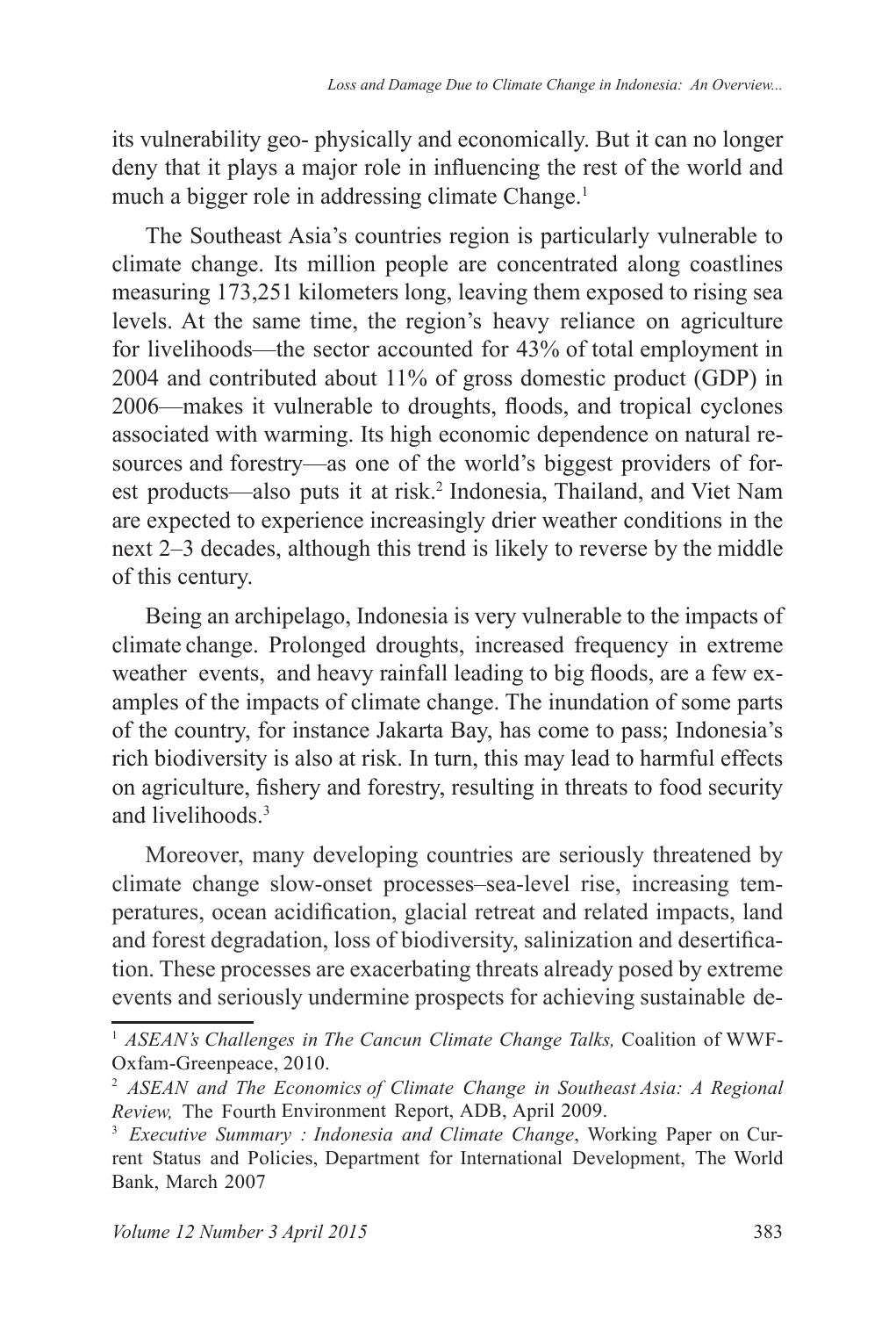velopment. Permanent loss and damage from slow-onset disasters will go far beyond economic losses alone – livelihoods will be lost, nation states and their territory will have to be abandoned and migrants from climate impacted lands will lose their homes, culture and community.<sup>4</sup> The loss and damage concept refers to unavoidable character of extreme weather and slow onset events, which is the impact of climate change. Defects resulting from extreme weather and slow onset events cannot be avoided through adaptation and mitigation efforts due to the impact of climate change is irreversible.

Slow onset events from the perspective of the UNFCCC is defined as an increasing in sea levels, increasing in temperatures, ocean acidification, shrinking glaciers and related impacts, salinization, land and forest degradation, loss of biodiversity and desertification. The impact of slow-onset is chronic that greatly affect humans on a large scale and over long periods of time rather than rapid-onset events. Chronic effects in the form of long-term damage such as: damage to ecosystems, loss of livelihood, economic loss, loss of territory, and population displacement. Efforts loss and damage is a step in the handling of the impact of slow- onset events.

As an archipelagic state, Indonesian has thousands of islands scattered across the archipelago. Sea level rise as one of the events of slow-onset events pose a threat to the existence of the Indonesian islands, especially small islands, where the island is in danger of losing most of its land and even sunk completely. If the small islands are completely submerged, the major impact will be a major influence on local communities and ecosystems.

Loss and damage issues of Indonesia, is a picture that can be used as a reflection of the problems of climate change for countries in Southeast Asia and can be used as a ground to further enhance regional cooperation in the region. Moreover, ASEAN's ability to support regional climate change adaptation actions is dependent on external agencies. Yet, this can undeniably restrict the scope of the measures. In addition to that, the efficiency and effectiveness of ASEAN cooperation in terms of mitigation and adaptation depend on its member countries level of

<sup>4</sup> *Tackling the limit to Adaptation : An International Framework to Address 'Loss*  and Damage' from Climate Change Impacts. November 2012, p.5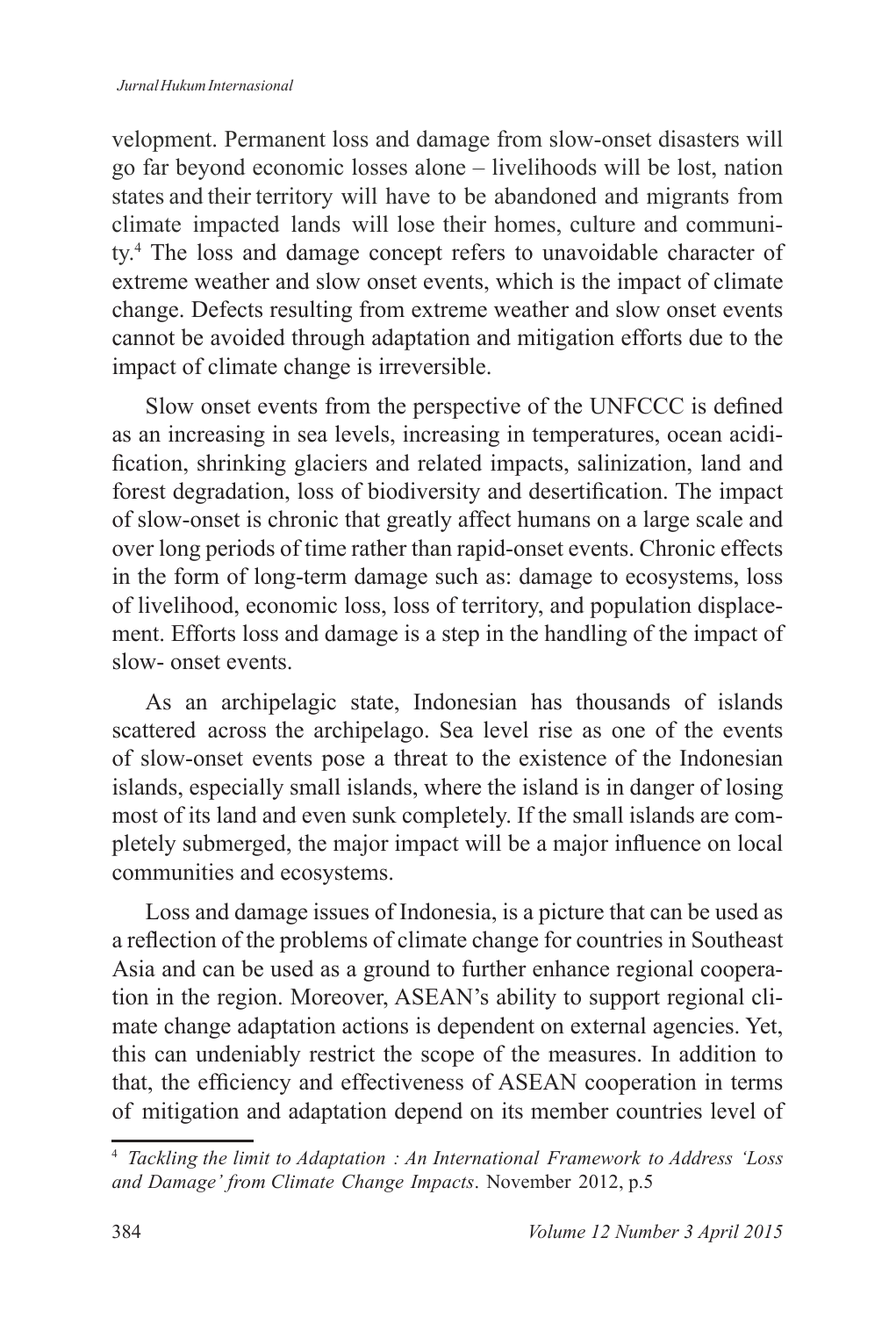development as well as development path. Nonetheless, ASEAN is a diverse group of countries with varying levels of development.

# **II. RESULT AND DISCUSSION**

# A. INTERNATIONAL NEGOTIATION UNDER UNFCCC

The first agreement for regulating international action on global warming was forged at the 1992 Rio Summit, when approximately 180 countries signed the United Nations Framework Convention on Climate Change. The convention went into force relatively easily, because it did not obligate countries to make quantitative commitments to reduce greenhouse gas (GHG) emissions. The objective of the United Nations Framework Convention on Climate Change (UNFCCC) is to stabilise greenhouse gas (GHG) concentrations to avoid dangerous anthropogenic interference with the climate system. Under the UNFCCC and the Kyoto Protocol, participating countries agreed on different commitments and emissions reduction targets. To start to reduce global emissions, more substantial reductions of greenhouse gases are necessary

The key provision of the United Nations Framework Convention on Climate Change is its objective, which is outlined in Article 2:

*"The ultimate objective of this Convention and any related legal instruments that the Conference of the Parties may adopt is to achieve, in accordance with the relevant provisions of the Convention, stabilization of greenhouse gas concentrations in the atmosphere at a level that would prevent dangerous anthropogenic interference with the climate system".*

Increasingly severe predictions of climate change and the future impacts it could bring are contained in the assessment reports of the Intergovernmental Panel on Climate Change (IPCC) which has made it clear that current levels of mitigation and adaptation efforts are insufficient to prevent the impacts of climate change from inflicting loss and damage in both developing and developed countries.<sup>5</sup> This recognition has led to the rise of loss and damage (L&D) as an agenda item under the Unit-

 Warner and Zakieldeen, *Loss and Damage due to Climate Change : an Overview of The UNFCCC Negotiations*, Oxford : European Capacity Building Initiative, p.3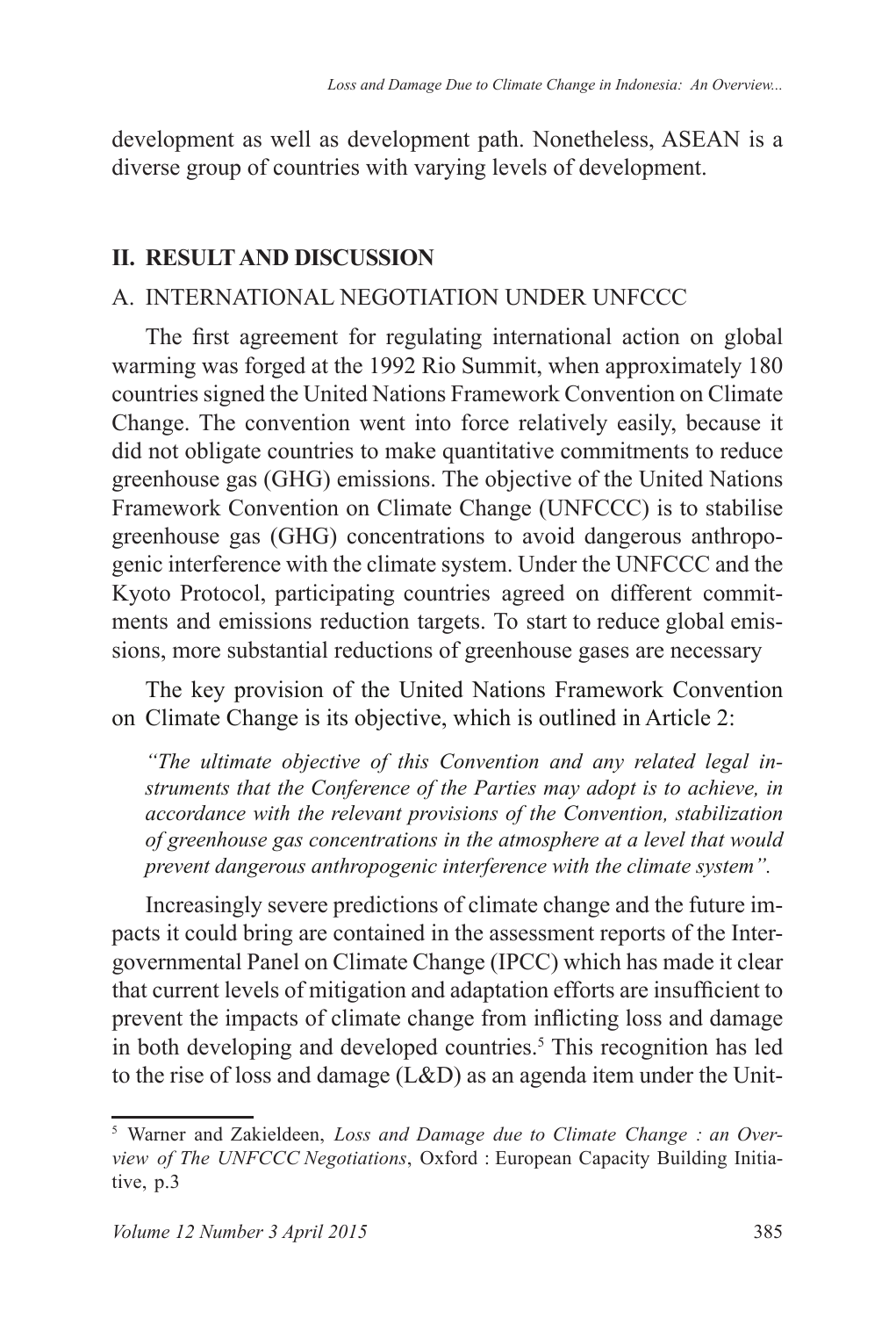### ed Nations Framework Convention on Climate Change (UNFCCC).

At the fifteenth conference of parties (COP15) in Copenhagen in 2009, a draft negotiating text included several key references to risk reduction and specific tools like insurance. Loss and damage was addressed in paragraph 8 of the AWG-LCA's text related to adaptation. At COP 16 in Cancun, the Cancun Agreements, recognized the need to strengthen international cooperation and expertise in order to understand and reduce loss and damage associated with the adverse effects of climate change, including impacts related to extreme weather events and slow onset events. In response, it was decided to establish a work programme in order to consider, including through workshops and expert meetings, as appropriate, approaches to address loss and damage associated with climate change impacts in developing countries that are particularly vulnerable to the adverse effects of climate change.<sup>7</sup>

Increasingly severe predictions of climate change and the future impacts it could bring are contained in the assessment reports of the Intergovernmental Panel on Climate Change (IPCC) which has made it clear that current levels of mitigation and adaptation efforts are insufficient to prevent the impacts of climate change from inflicting loss and damage in both developing and developed countries. This recognition has led to the rise of loss and damage (L&D) as an agenda item under the United Nations Framework Convention on Climate Change (UNFCCC).

International law imposes legal obligations on states to act to prevent climate change and to address its adverse effects. These obligations are clearly contained in the UNFCCC and the Kyoto Protocol, and can also be derived from international human rights law and the no-harm rule contained in customary international law. To ensure achievement of its objective, cited above, the Convention establishes a number of important principles, as well as further obligations on Parties, regarding adaptation and support to developing countries. Articles 3.1 and 3.2 frame the discussion regarding responsibility and the need to give full consideration to the needs of developing countries that are

<sup>&</sup>lt;sup>6</sup> Erin Roberts, *Loss and Damage*, SEAN CC Negotiations Briefing Paper, June 2014, p.3

<sup>&</sup>lt;sup>7</sup> See < www.climate-insurance.org>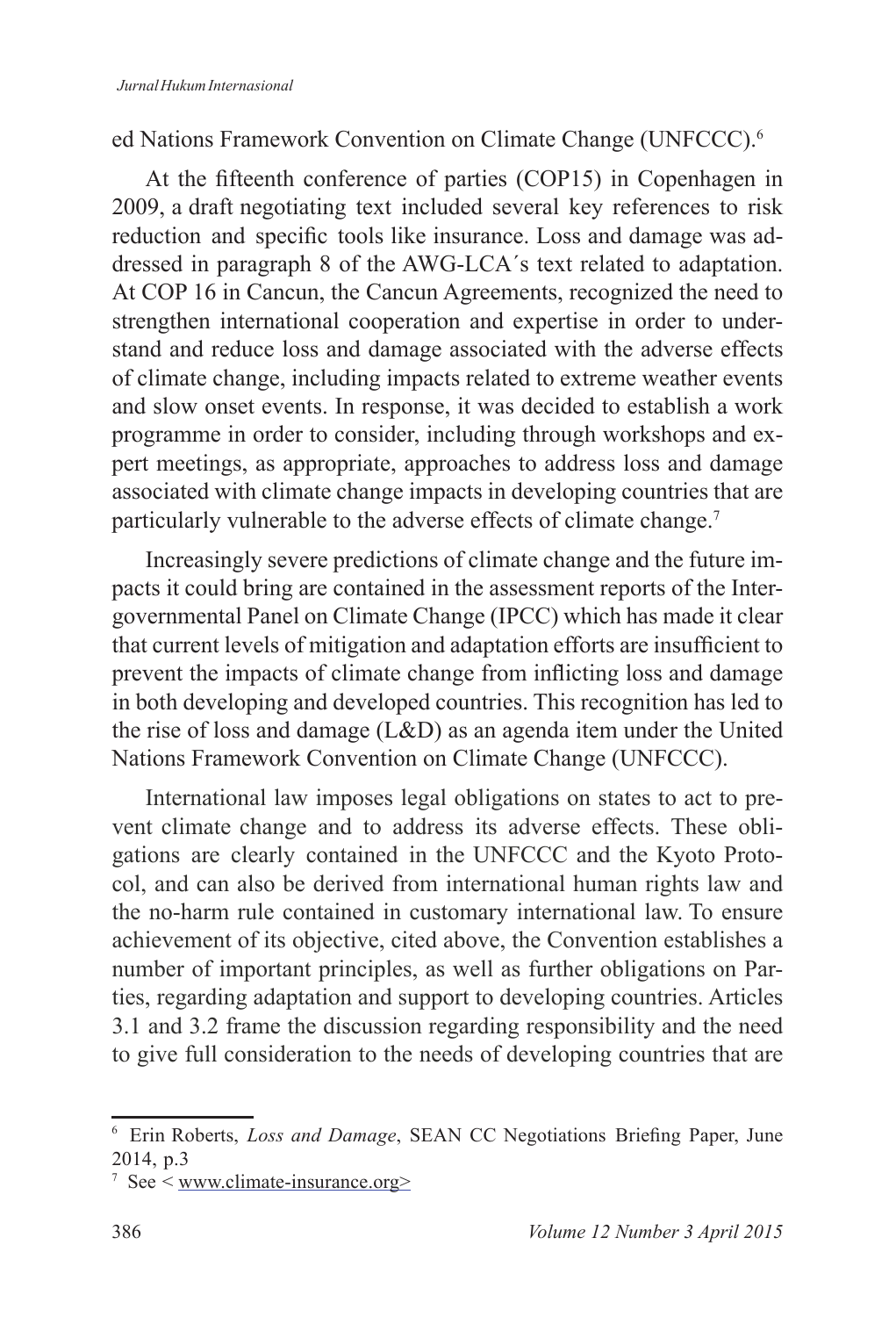particularly vulnerable to the adverse effects of climate change.<sup>8</sup> Article 3.1 establishes the principle that:

*<sup>"</sup>Parties should protect the climate system for the benefit of present and future generations of humankind, on the basis of equity and in accordance with their common but differentiated responsibilities and respective capabilities. Accordingly, the developed country Parties should take the lead in combating climate change and the advese effects thereof."*

# Article 3.2 further states:

*The specific needs and special circumstances of developing country Parties, especially those that are particularly vulnerable to the adverse effects of climate change, and of those Parties, especially developing country Parties, that would have to bear a disproportionate or abnormal burden under the Convention, should be given full consideration."*

In the coming decades, climate impacts will bring about even further significant loss and damage in developing countries that are particularly vulnerable to the adverse effects of climate change. The spiraling impacts of slow-onset disasters will further threaten vulnerable countries, and undermine human rights and the right to development. The UNFCCC is the most appropriate forum for addressing the challenges of loss and damage. Countries' obligations should be acted upon systematically, within a comprehensive framework.

A comprehensive framework should broadly accomplish two objectives: facilitate risk reduction and other risk management measures that can prevent and avoid loss and damage; provide for redress in the case of loss and damage that is not prevented or is unavoidable. A third objective, co-ordination between the various components, would be necessary at regional and global levels. A comprehensive framework under the UNFCCC would provide coherence between these three necessary functions of Convention bodies related to loss and damage:

- 1. Prevention through climate change mitigation, disaster risk reduction and adaptation approaches, supported by adequate means of implementation, including finance, technology and capacity building
- 2. Compensation and rehabilitation through the establishment of an

<sup>&</sup>lt;sup>8</sup> Tackling the limit to Adaptation, ibid, p.18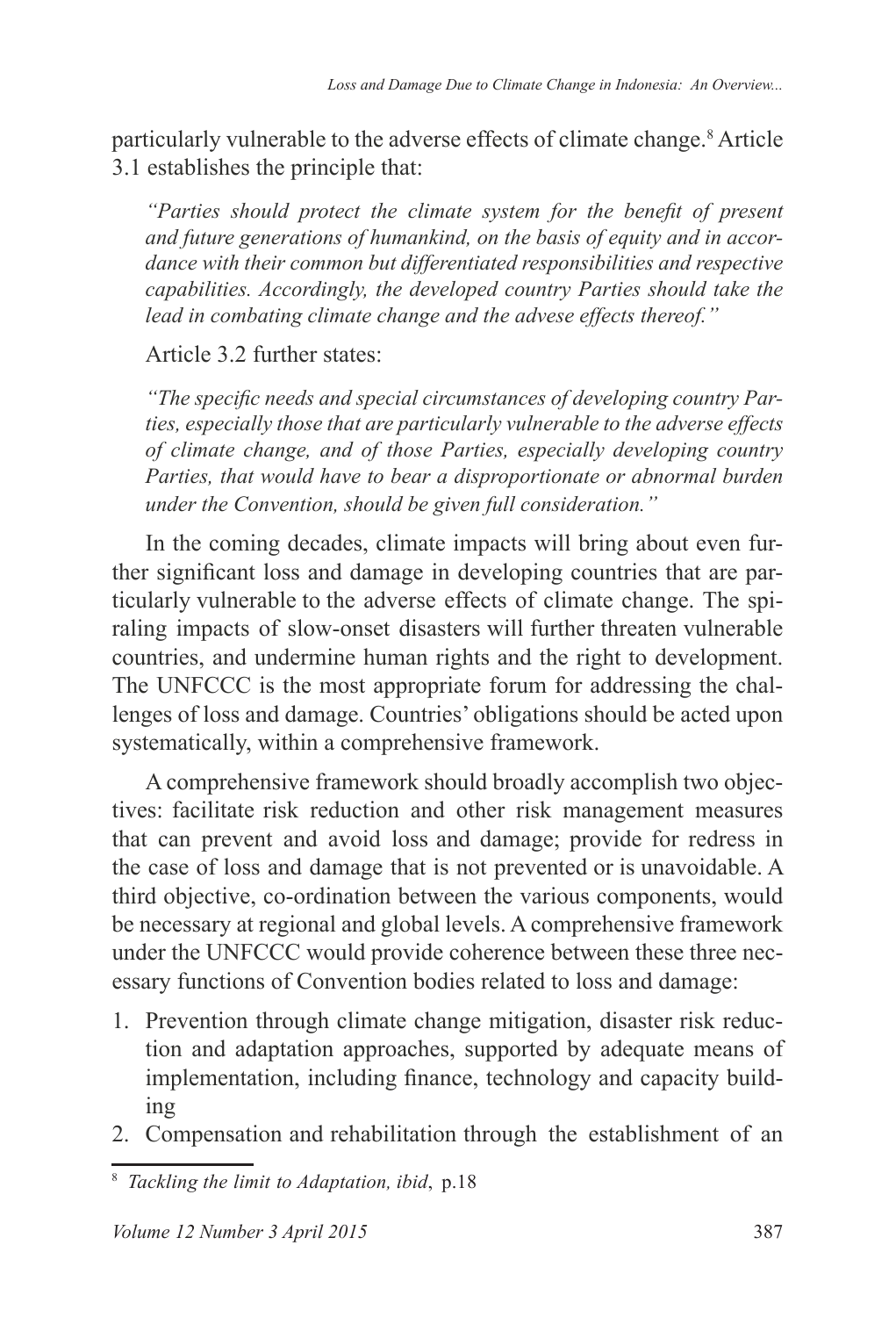International Mechanism on Compensation and Rehabilitation

3. Leadership and regional and global co-ordination of efforts to address loss and damage outside of the Convention to ensure coherence, including efforts related to migration, displacement and planned relocation, and international finance.

A study to map the vulnerability of Southeast Asian countries to climate change found a number of climate "hotspots" in the region, including droughts in Northwestern Vietnam, Southern Thailand, the Philippines and parts of Malaysia and Indonesia and sea level rise in the Mekong Delta and parts of Indonesia and Thailand and floods – among others.<sup>9</sup> The report concluded that the most vulnerable areas in the region included all of the Philippines, the Mekong Delta, almost all of Cambodia, North and East Lao PDR, Bangkok and Western and Southern Sumatra and Western and Eastern Java in Indonesia. Policymakers throughout the region are grappling with addressing losses and damages from both extreme weather events and slow onset Climatic processes.<sup>10</sup>

# B. REGIONAL COOPERATION WITHIN ASEAN

The climate regime cannot succeed in the absence of a concerted effort to address the priority concerns of the world's developing countries. While the affluent residents of the industrialized countries are increasingly attentive to matters of environmental quality, many developing country leaders are understandably concerned that a focus on environmental issues will deflect worldwide attention from their economic problems, or even lead to the promulgation of restrictive rules that hinder their efforts to achieve sustained economic growth and a reasonable standard of living for their citizens. Given the fact that the increases of greenhouse gases (GHGs) now resident in the Earth's atmosphere are attributable in large measure to the industrialization of 'First World' countries, and that no climate regime can be effective in

9 Yusuf and Fransisco, *Climate Change Vulnerability Mapping in Southeast Asia*, Economy and Environment Program for Southeast Asia (EEPSEA) : Singapore, 2009, available at: http://web.idrc.ca/uploads/user-S/12324196651Mapping Report.pdf

<sup>&</sup>lt;sup>10</sup> Erin Roberts, *Loss and Damage*, SEAN CC Negotiations Briefing Paper, June 2014, p.5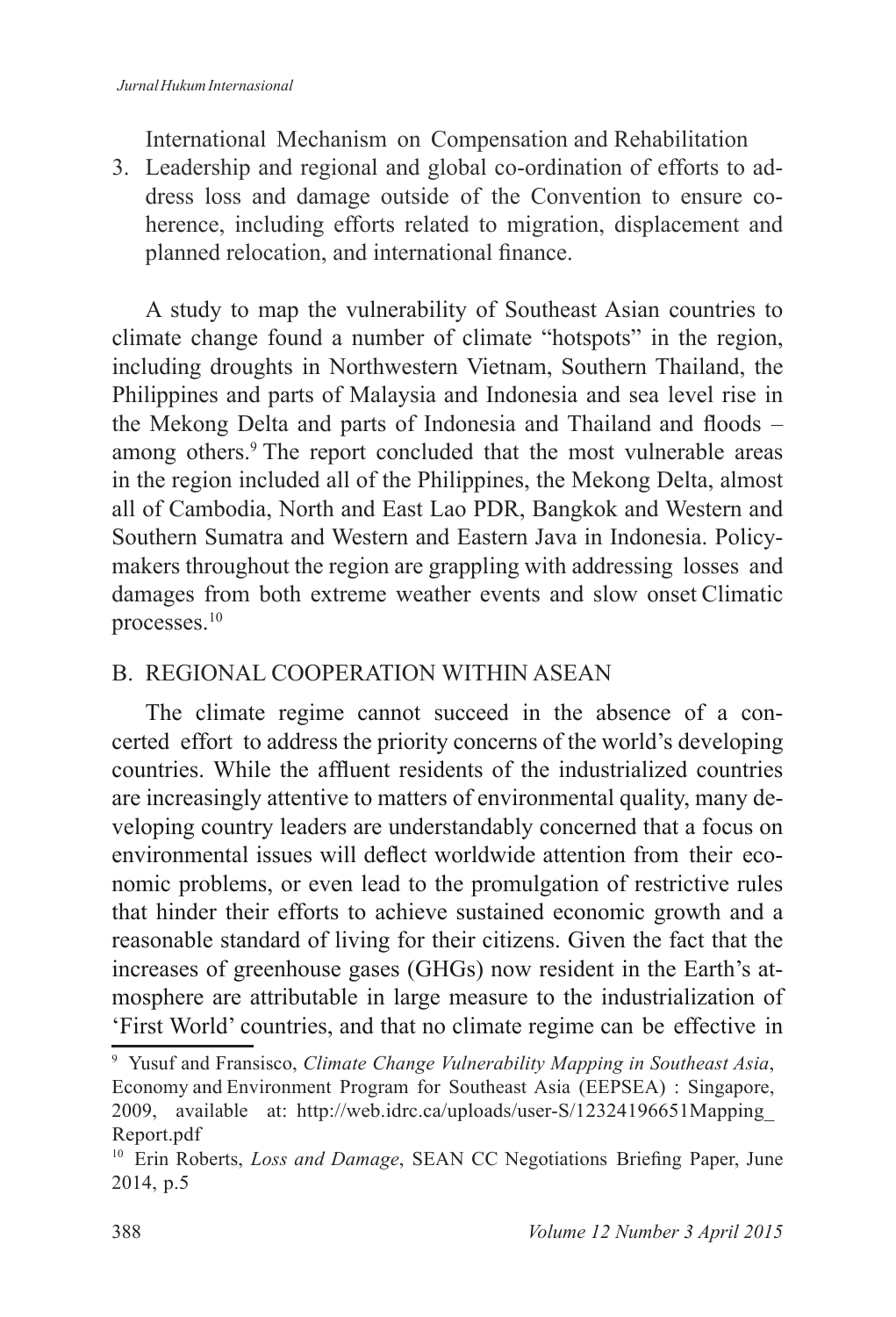the absence of acceptance and active participation on the part of the principal countries of the developing world, there is no avoiding the need to accommodate the development concerns of developing countries as part of a planetary bargain relating to climate change.<sup>11</sup>

Climate change is a transnational issue but adaptation measures are usually developed at the regional, national and local levels. This trend is being more frequently witnessed in developing countries, including Southeast Asian countries, which are most vulnerable to the impacts of climate change. Ten of these countries - Brunei, Cambodia, Indonesia, Laos, Myanmar, Malaysia, the Philippines, Singapore, Thailand and Vietnam- are members of the Association of Southeast Asian Nations  $(ASEAN)$ , which was established in 1967. All of these countries have ratified the UNFCCC and the Kyoto Protocol.<sup>12</sup>

Despite the developing countries hold important roles, climate change-induced impacts in such countries, specifically in Southeast Asia. One of its factors is adaptive capacity that constrained by the limited availability of experts, accurate information on the climate change situation at the national level, and adaptation options, the current state of technology, and the limited availability of financial resources.<sup>13</sup> Neverthless, a number of adaptation measures have been adopted and work is ongoing both at the ASEAN level as well as at the national level.

Each country in Southeast Asia has developed its own national plan or strategy for climate change, established a ministry or agency as the focal point to deal with climate change and its impact, and implemented many programs supporting adaptation and mitigation activities. But more action is needed. There is urgent need for: (i) raising awareness of climate change impacts and risks; (ii) mainstreaming climate change considerations in development planning and policy making; (iii) putting in place an effective institutional framework for better policy coordina-

<sup>&</sup>lt;sup>11</sup> Kilaparti Ramakrishna, *The UNFCCC-History and Evolutions of The Climate Change Negotiations,*

Woods Hole Research Center, Massachusetts, USA, p.48

<sup>&</sup>lt;sup>12</sup> Koh Kheng Lian and Loveleen Bhullar, *Governance on Adaptation To Climate Change in The*

*ASEAN Region*, International Environmental Law Research Centre, 2011, p.83  $13$  Ibid, p. 84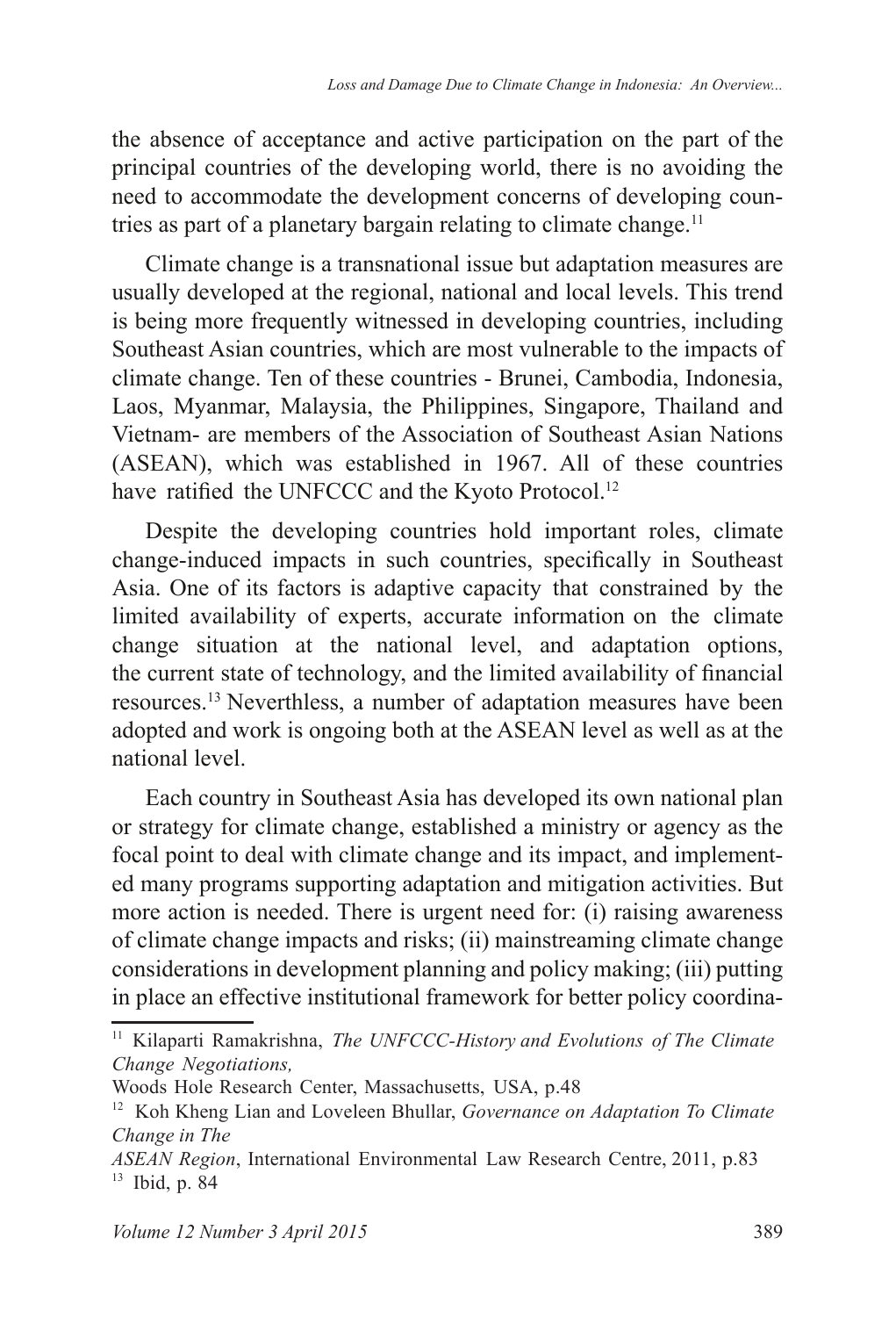tion; (iv) investing more resources in climate adaptation and mitigation; (v) providing adequate information on win-win adaptation and mitigation; (vi) addressing market failures and eliminating market distortions that impede the implementation of such options; (vii) strengthening international and regional cooperation in knowledge, technology, and financial transfers; (viii) undertaking more research and filling knowledge gaps on climate change-related challenges and solutions at local levels; and (ix) making more capacity building efforts.<sup>14</sup>

Within ASEAN, There are three ASEAN Community Councils: ASEAN Political Security Community Council, ASEAN Economic Community Council, and ASEAN Socio-Cultural Community Council, which addresses environmental sustainability and includes the Working Group on Climate Change. Further, ASEAN cooperation on climate change is guided by the ASEAN Socio-Cultural Community Council Blueprint. The Blueprint also identifies certain priority actions to respond to climate change and to address its impacts. These include encouraging a common understanding of and joint action on climate change issues; developing an ASEAN Climate Change Initiative, which will be implemented by the Working Group on Climate Change; research; deploying and transferring adaptation measures; enhancing regional capacities for adaptation, and creating public awareness.

Further, somehow, those bodies do not have the mandate to enable them to achieve their objective, i.e. to strengthen cooperation among its members and to consolidate and reinforce ASEAN's position as a bloc within the UNFCCC. Despite repeated affirmation of its commitment to addressing climate change and its call for cooperation, ASEAN is still far from addressing climate change as a unified body. The ASEAN has been criticized for its lack of political will to put its declarations into action. In the latest ASEAN summit, in May 2011, in Jakarta, climate change was even entirely dropped from the agenda. This action indicates the low priority climate change is given and the lack of the much needed political will to address what many consider the greatest threat to the life and wellbeing of more than 600 million people living

<sup>14</sup> Jorn Brommelhorster, *The Economics of climate change in Southeast Asia : A Regional Review*, Asian Development Bank, p.11

<sup>&</sup>lt;sup>15</sup> Koh Kheng Lian and Loveleen Bhullar, ibid, p. 85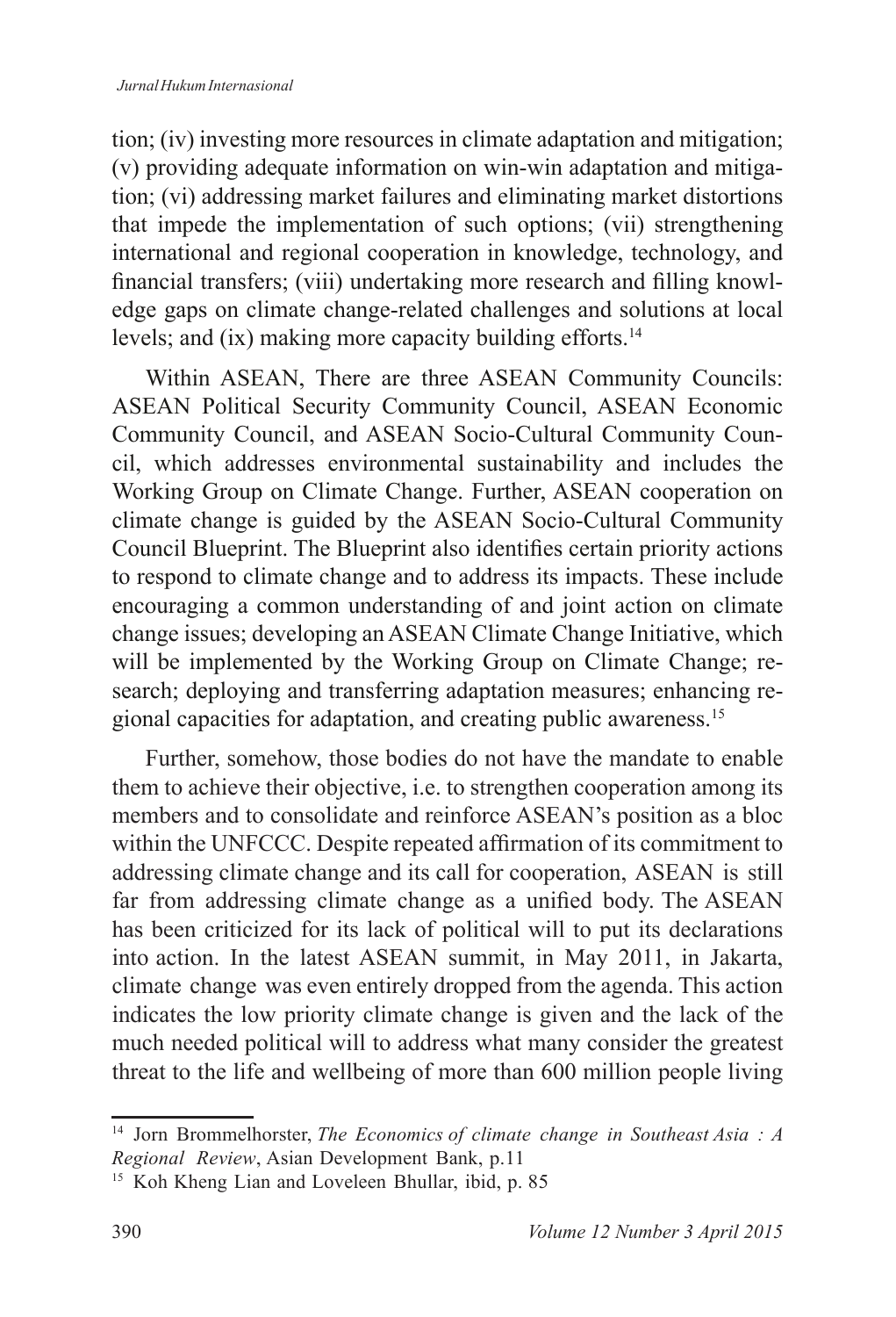in the ASEAN region.

In order to strengthen regional cooperation on these issues and to give the region a single voice in climate change negotiations, a regional consulting platform known as the ASEAN Climate Change Initiative  $(ACCI)$  was established in 2010. Through internal negotiations, ACCI promotes coordination among the member governments in policy and strategy formulation, information sharing, capacity building, and technology transfer. On the international level, ACCI encourages all the member countries to take action, supporting the work of the IPCCC and the UNFCCC process, according to the principle of common but differentiated responsibility and respective capability.<sup>16</sup>

ACCI is envisaged to be a consultative platform to further strengthen regional coordination and cooperation in addressing climate change, and to undertake concrete actions to respond to its adverse impacts and dealing with sectors impacted by climate change such as energy, forestry, agriculture, disaster management etc to ensure a well coordinated and integrated approach to address climate change.

The scope of collaboration through the ACCI will include: (i) policy and strategy formulation; (ii) information sharing; (iii) capacity building; and (iv) technology transfer. The ACCI seeks to enhance regional and international cooperation to address climate change and its impacts on socio-economic development, health and the environment, in ASEAN Member States through implementation of mitigation and adaptation measures, based on the principles of equity, flexibility, effectiveness, common but differentiated responsibilities, respective capabilities, as well as reflecting on different social and economic conditions.<sup>17</sup>

The following the implementation mechanism of ASEAN Action Plan on Joint Response to Climate Change:<sup>18</sup> The ASEAN is obligated under the ACCI to provide for a consultative mechanism and process for ASEAN peoples' engagement in the formulation, implementation, and review of ASEAN climate change policies and stance. The ACCI is

<sup>&</sup>lt;sup>16</sup> Jan Trevisan, *The Common Framework for Climate Policy in South-East Asia*, International Center for Climate Governance, ICCG Reflection No. 13/2013, p.5

<sup>&</sup>lt;sup>17</sup> Raman Letchumanan, *Is There an ASEAN Policy on Climate Change*, p. 57

 $^{18}$  Adopted at the 12<sup>th</sup> AMME (ASEAN Ministrial Meeting on Evironment ) 2012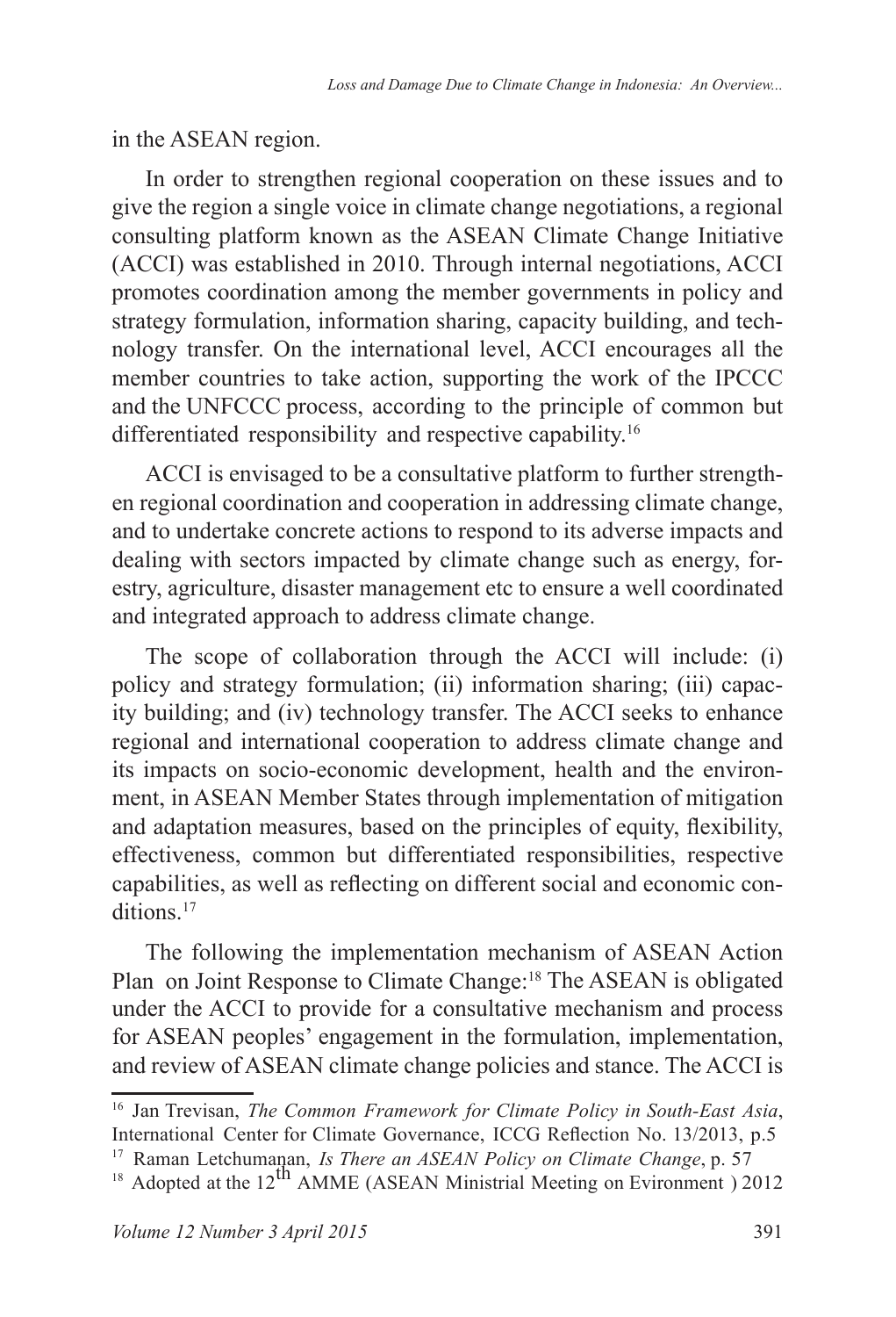rationalized not only by the fact of the region's particular vulnerability to climate change but also by the catalogue of ASEAN's obligations under the ASEAN Charter of 2007. By concluding the ASEAN Charter - a legally binding agreement - ASEAN's leaders have indicated their commitment to legal obligations and rights; thus making ASEAN a rules-based inter-governmental organisation.

 The new ASEAN charter also provides for a legal framework for incorporating ASEAN decisions, such as the ACCI, other policies, treaties, and conventions, into the national legislation and policy of member countries. Article 2, paragraph g of the ASEAN Charter mandates ASEAN to enhance its consultations, to distinguish from usual consensus meetings, on matters that seriously affect the region. Climate change is such a serious matter affecting the development, and poverty eradication of ASEAN member-states. The ACCI, therefore, is grounded on ASEAN's obligations under the Charter. Under the ACCI, ASEAN can rightfully speak and negotiate for its common interest in the UNFCCC negotiations.<sup>19</sup>

| <b>Plan of Action</b>                                                                                                                                                                                                                                                                                                                                                                                      | Output                                                                                                           | Lead<br>Country |
|------------------------------------------------------------------------------------------------------------------------------------------------------------------------------------------------------------------------------------------------------------------------------------------------------------------------------------------------------------------------------------------------------------|------------------------------------------------------------------------------------------------------------------|-----------------|
| <b>C.1 Adaptation</b>                                                                                                                                                                                                                                                                                                                                                                                      |                                                                                                                  |                 |
| Sharing information on ongoing Compilation of ongoing<br>$\bar{1}$<br>and planned efforts on research planned efforts on research and<br>and development (R&D) in hy- development (R&D) in agricul-<br>drological and agricultural man-<br>agement and practices that aim<br>to enhance food security, agri-<br>cultural productivity and water ter resources sustainability;<br>resources sustainability; | and<br>tural management and practices<br>that aim to enhance food security,<br>agricultural productivity and wa- | Thailand        |
| ii) Sharing information on ongoing Compilation of on ongoing and<br>and planned adaptation efforts in planned adaptation efforts in ur-<br>urban, rural, and coastal areas; ban, rural, and coastal areas;                                                                                                                                                                                                 |                                                                                                                  | <b>Thailand</b> |
| iii) Enhancing existing ASEAN cli- Better understanding of the vul-<br>mate/meteorological/oceano- nerability of the region to climate<br>graphical centers and networks to<br>possibly look                                                                                                                                                                                                               | change.                                                                                                          |                 |
| into:                                                                                                                                                                                                                                                                                                                                                                                                      |                                                                                                                  |                 |

<sup>&</sup>lt;sup>19</sup> ASEAN's Challenges in The Cancun Climate Change Talks, Policy brief 2010-01, Coalition of WWF-Oxfam-Greenpeace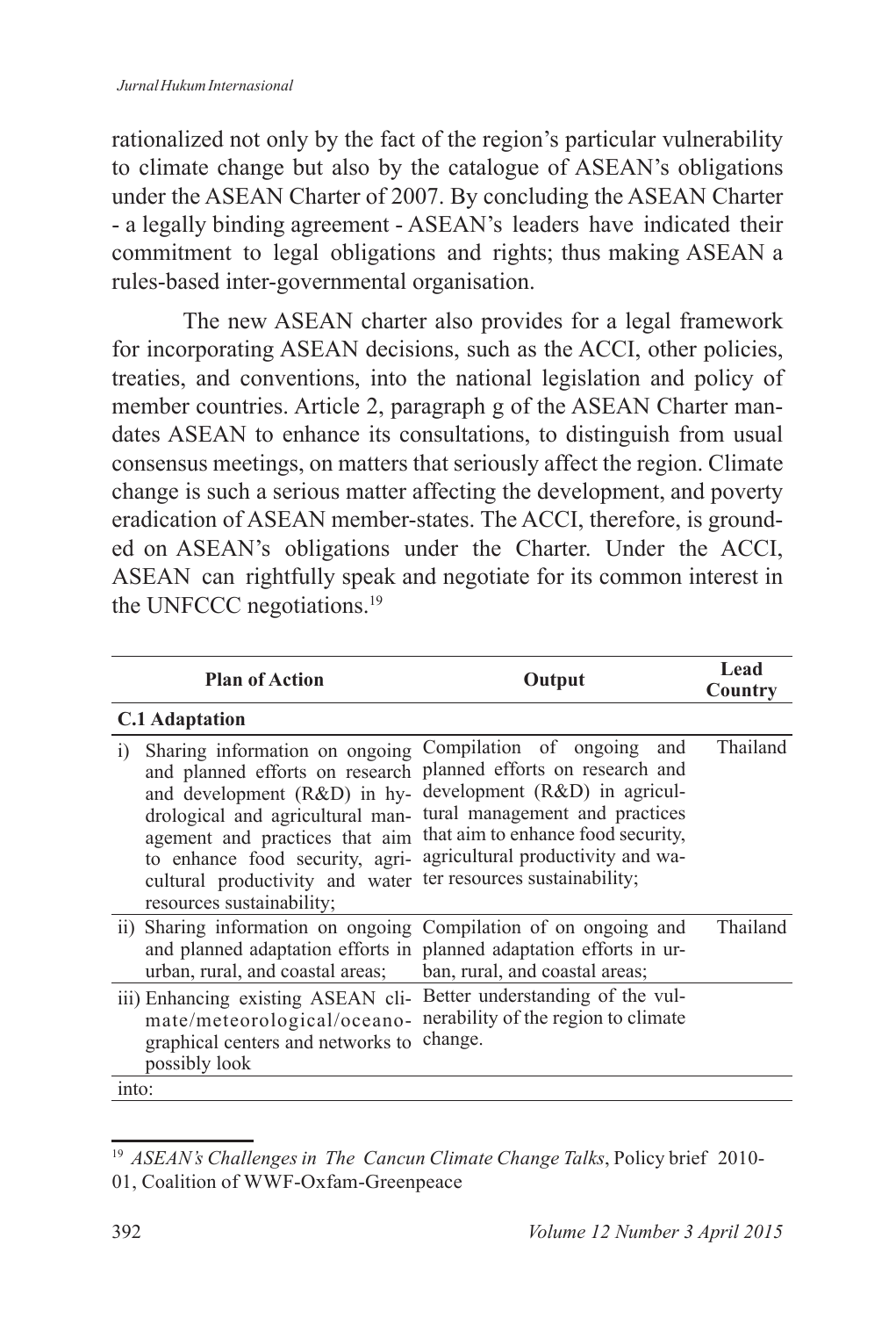| Assessing climate change impacts<br>on socio-economic development,<br>health, environment protection<br>for example by establishing a net-<br>work of academics to undertake<br>a regional vulnerability study on<br>climate change;                                                                                               |                                                                                                                                                                                                                                                                  | Thailand |
|------------------------------------------------------------------------------------------------------------------------------------------------------------------------------------------------------------------------------------------------------------------------------------------------------------------------------------|------------------------------------------------------------------------------------------------------------------------------------------------------------------------------------------------------------------------------------------------------------------|----------|
| impacts, vulnerability, adaptation climate change impacts, vulner-<br>options and needs for the region<br>East<br>Philippines<br>Malaysia-<br>ASEAN Growth Area (BIMP- kong Sub-region;<br>EAGA) and Greater Mekong<br>Sub-region (GMS);                                                                                           | Assessing detailed climate change Assessment Report on detailed<br>ability, adaptation options, and<br>and sub- regions such as the needs for the Southeast Asian<br>Brunei Darussalam- Indonesia- region and sub- regions such as<br>BIMP- EAGA and Greater Me- |          |
| Promoting regional climate infor-<br>mation/data sharing in order to<br>develop ASEAN climate change<br>impact scenarios, and also to<br>provide inputs to the Assessment<br>Reports of the Intergovernmental<br>Panel on Climate Change (IPCC);                                                                                   |                                                                                                                                                                                                                                                                  |          |
| Enhancing climate/meteorologi-<br>cal / oceanographical observatory<br>systems in the ASEAN region;                                                                                                                                                                                                                                |                                                                                                                                                                                                                                                                  |          |
| Downscaling global climate mod-<br>els to produce climate change<br>impact scenarios at the regional,<br>national and local levels.                                                                                                                                                                                                |                                                                                                                                                                                                                                                                  | Thailand |
| iv) Developing ASEAN work pro-<br>gramme to address loss and dam-<br>age, and options for risk manage-<br>ment and reduction.                                                                                                                                                                                                      |                                                                                                                                                                                                                                                                  | tbd      |
| <b>C.2 Mitigation</b>                                                                                                                                                                                                                                                                                                              |                                                                                                                                                                                                                                                                  |          |
| i) Sharing best practices on mitigat- Compilation of best practices<br>sions from energy production and (GHG) emissions from energy<br>use, agriculture, land use, land- production and use,<br>use change and forestry (includ- ture, land use, land- use change<br>processes, and waste in the re- REDD+), industrial processes, | ing greenhouse gas (GHG) emis- on mitigating greenhouse gas<br>agricul-<br>ing REDD/REDD+), industrial and forestry (including REDD/                                                                                                                             | tbd      |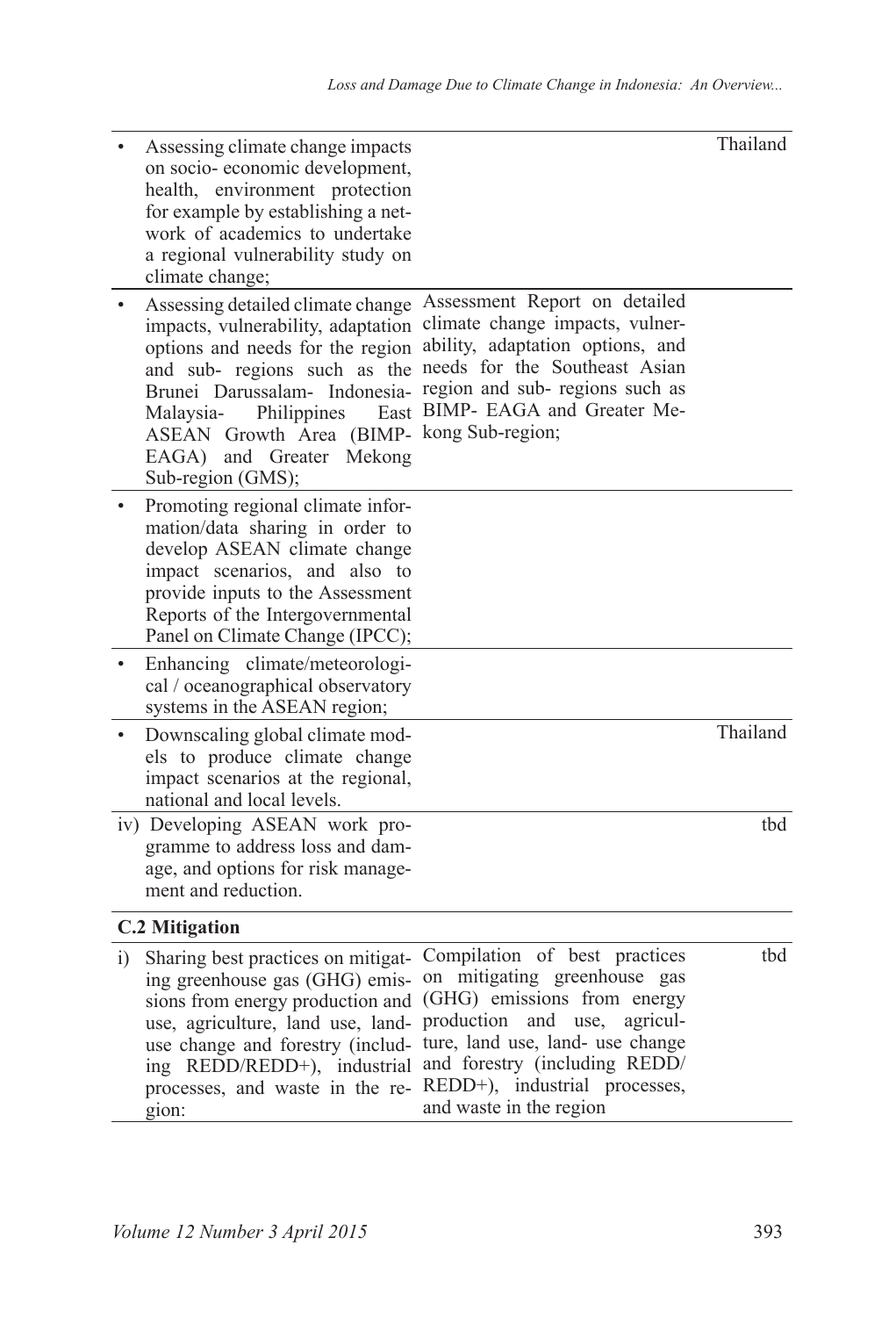|    | Highlighting the co- benefits of<br>achieving GHG emission reduc-<br>tion and sustainable economic<br>growth (such as through clean<br>energy, renewable energy, energy<br>efficiency, etc.);                                                                                                                             |                                                                                                                |     |
|----|---------------------------------------------------------------------------------------------------------------------------------------------------------------------------------------------------------------------------------------------------------------------------------------------------------------------------|----------------------------------------------------------------------------------------------------------------|-----|
|    | ii) Promoting common understand- better understanding on NAMAs<br>ing on Nationally Appropriate and MRV;<br>Mitigation Actions (NAMAs),<br>and Measurement, Reporting and<br>Verification (MRV);                                                                                                                          |                                                                                                                | thd |
|    | iii) Sharing information and experi- Workshop(s) and/or other activi-<br>ences on promoting, developing, ties to share the information and<br>and enhancing Clean Develop- experiences<br>ment Mechanism (CDM) activi-<br>ties through workshop(s) and oth-<br>er activities.                                             |                                                                                                                | thd |
|    | iv) Exploring possibility to develop Possible feasibility study to de-<br>carbon cap and trade system in velop carbon cap and trade sys-<br>the region.                                                                                                                                                                   | tem in the region                                                                                              | tbd |
|    | <b>C.3 Finance and Investment</b>                                                                                                                                                                                                                                                                                         |                                                                                                                |     |
|    | Promoting common understanding Better understanding on institu-<br>on institutional arrangements for ac- tional arrangements for accessing<br>cessing multilateral funds such as multilateral funds such as Green<br>Green Climate Fund, Green Invest- Climate Fund, Green Investment<br>ment Fund, Adaptation Fund, etc; | Fund, Adaptation Fund                                                                                          | tbd |
|    | Sharing information and experi-<br>ence on promoting private sector<br>investment in low carbon devel-<br>opment, production, and technol-<br>ogy;                                                                                                                                                                        |                                                                                                                |     |
|    | Sharing information and experi-<br>ences on accessing multilateral<br>funds.                                                                                                                                                                                                                                              |                                                                                                                |     |
|    | <b>C.4 Technology Transfer</b>                                                                                                                                                                                                                                                                                            |                                                                                                                |     |
| i) | Facilitating<br>international<br>port for technology transfer to technology transferred<br>ASEAN, including through the<br>UNFCCC Climate Technology<br>Centre and Network (CTCN), green economy<br>based on the technology needs as-<br>sessment for mitigation and adap-<br>tation;                                     | sup- Application of climate friendly<br>among<br>AMS and from developed coun-<br>tries, towards low carbon and | tbd |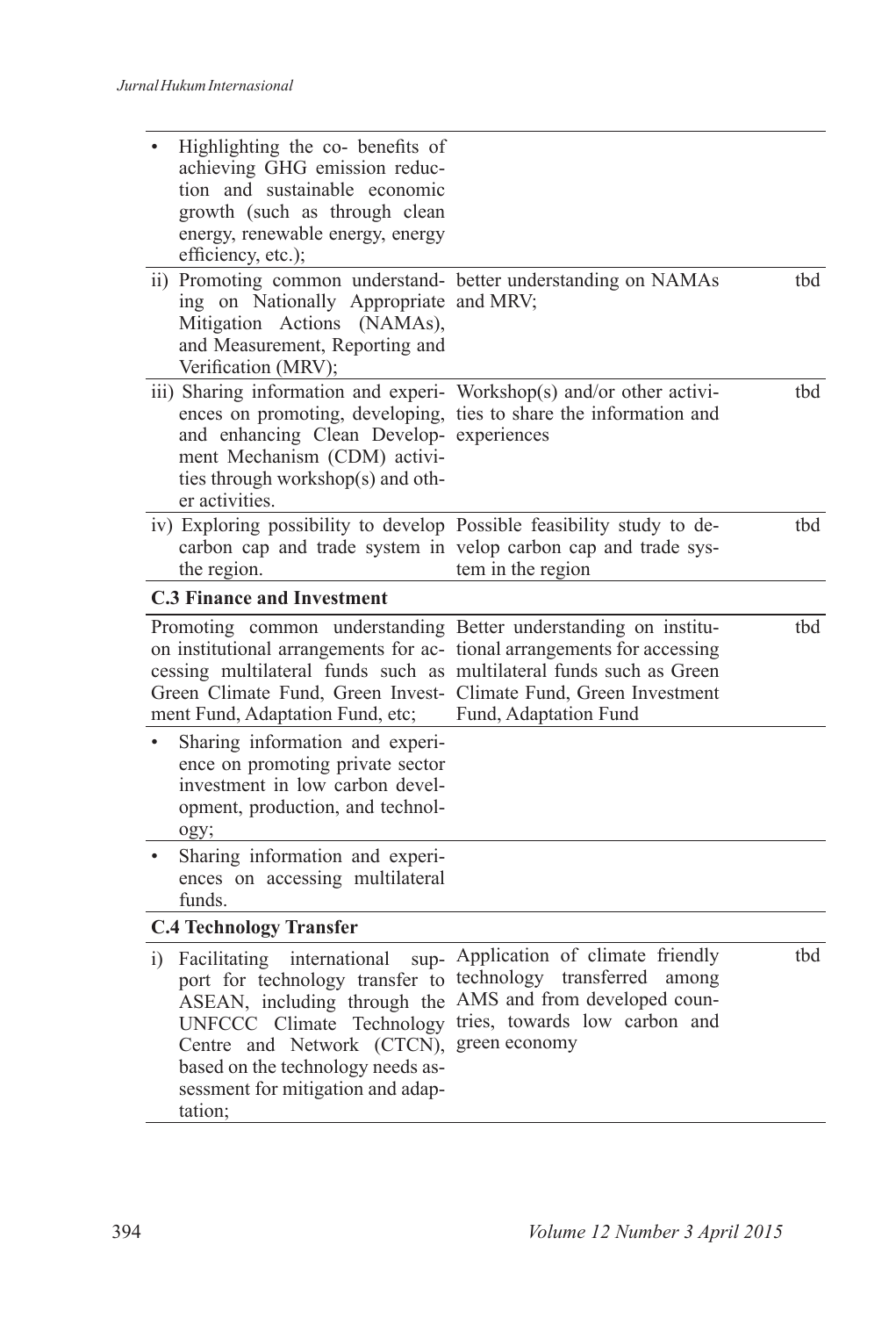|                              | ii) Sharing information and experi- Workshop(s) and/or other activi-<br>and policy interface towards low experiences<br>carbon development and green<br>economy;                                                | ences on strengthening science ties to share the information and                                                                     | tbd       |
|------------------------------|-----------------------------------------------------------------------------------------------------------------------------------------------------------------------------------------------------------------|--------------------------------------------------------------------------------------------------------------------------------------|-----------|
|                              | iii) Establishing strategic alliances Clean technology development<br>with private sector to promote workshop(s) / exposition(s).<br>R&D collaboration and technol-<br>ogy transfer and commercialisa-<br>tion. |                                                                                                                                      | thd       |
|                              | <b>C.5 Capacity Building</b>                                                                                                                                                                                    |                                                                                                                                      |           |
| $\left( \frac{1}{2} \right)$ | Facilitating regional and interna- Capacity development for rel-<br>tional support for capacity build- evant officials / national experts                                                                       | Singapore                                                                                                                            |           |
|                              | ing for ASEAN based on capac-<br>ity building needs for mitigation<br>and adaptation; such as organiz-<br>ing training courses on develop-<br>ing national GHG inventories for<br>AMS.                          |                                                                                                                                      | /Thailand |
|                              | ii) Facilitating long-term regional Strengthened negotiating skills<br>cooperation in strengthening ne-<br>gotiating skills;                                                                                    |                                                                                                                                      | Viet Nam  |
|                              |                                                                                                                                                                                                                 | iii) Sharing information and experi- Workshop(s) and/or other ac-                                                                    | Indonesia |
|                              | including through the enhance- communities<br>ment of education on climate<br>change, towards a low carbon<br>society.                                                                                          | ences on strengthening of adap-tivities to share information to<br>tive capacities of communities, strengthen adaptive capacities of | Thailand  |

### C. INDONESIA'S PROSPECTS

Loss and damage is a concept that is getting attention and had been the subject of climate policy since the UNFCCC Conference of the Parties-16 (COP / Conference of the Parties) in Cancun Mexico on December 2010. In a report made by the COP, Loss and Damage is defined as the loss and damage which includes the inability to adequately respond to climate stressors (drought, floods, storms, rising sea levels, changing rainfall patterns, and so on) as well as the cost and side effects related to adaptation measures and actions to address these impacts. Loss and damage refers that humans have not been able to cope with and adapt to the negative effects of climate variability and climate change. The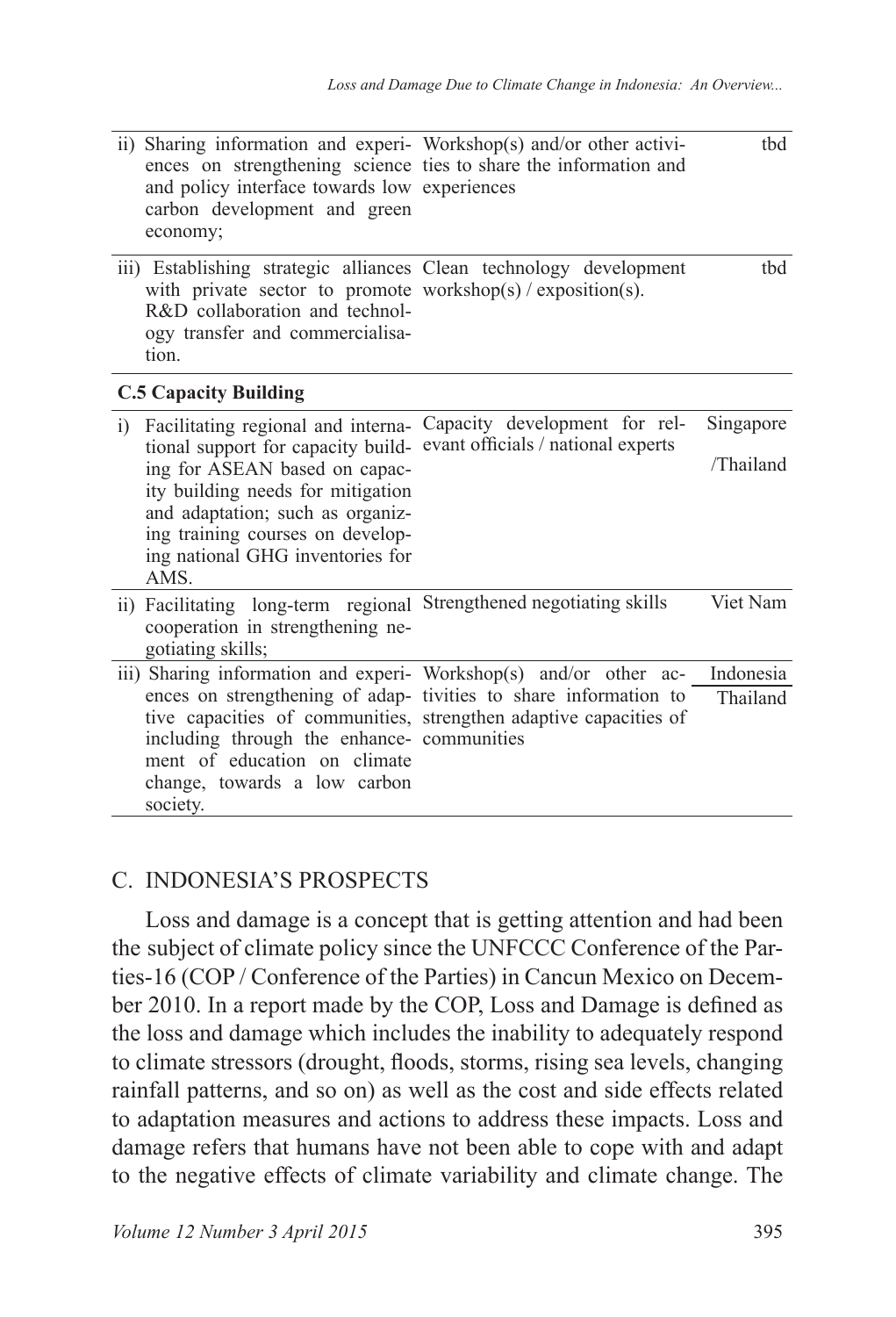Cancun Agreements recognize the need to strengthen international cooperation and expertise to understand and reduce loss and damage associated with the adverse effects of extreme weather events and slow onset events.

Indonesia as one of the developing countries most vulnerable to climate change impacts is important to pay attention to the loss and damage of adaptation action in view of the geographical characteristics of the Indonesian archipelagic with thousands of islands that are currently threatened with drowning existence. Implications for Indonesia loss and damage are the potential for loss and damage to both material and non-material. Loss and damage shall include loss of livelihood, loss of the ability of ecosystems to meet the needs of human life, loss of biodiversity, loss of life, and other related matters. We need to realize here that the loss and damage will not only have an impact on aspects of the economy. At a further stage, the social aspects; culture; and politics will also be much affected by the reduction in social welfare significantly on a wide scale.

With the ACCI as a regional consultative platform, Indonesia can take opportunities for cooperation to prevent and overcome the problems of loss and damage, especially in Indonesia where the risk assessment is still limited to the risk of loss and damage to identify and determine the strategy and priorities for action (risk management). Furthermore, the prospect of such cooperation may be based on the needs to build Indonesia's resilience to loss and damage. Some of these needs include<sup>-20</sup>

1. The availability of data.

 The data required includes the hazard, vulnerability and exposure, including information about climate change in the countries concerned. This is important in determining the scale and scope of the assessment of loss and damage will be done. In developing countries, the provision of data is often a constraint as it is still minimal and less reliable. In addition to information on climate change itself, integration and access to data vulnerability and exposure is also another challenge because it is still limited.

2. The skills and technical capabilities

<sup>&</sup>lt;sup>20</sup> Policy Recommendation, National Council on Climate Change, 2013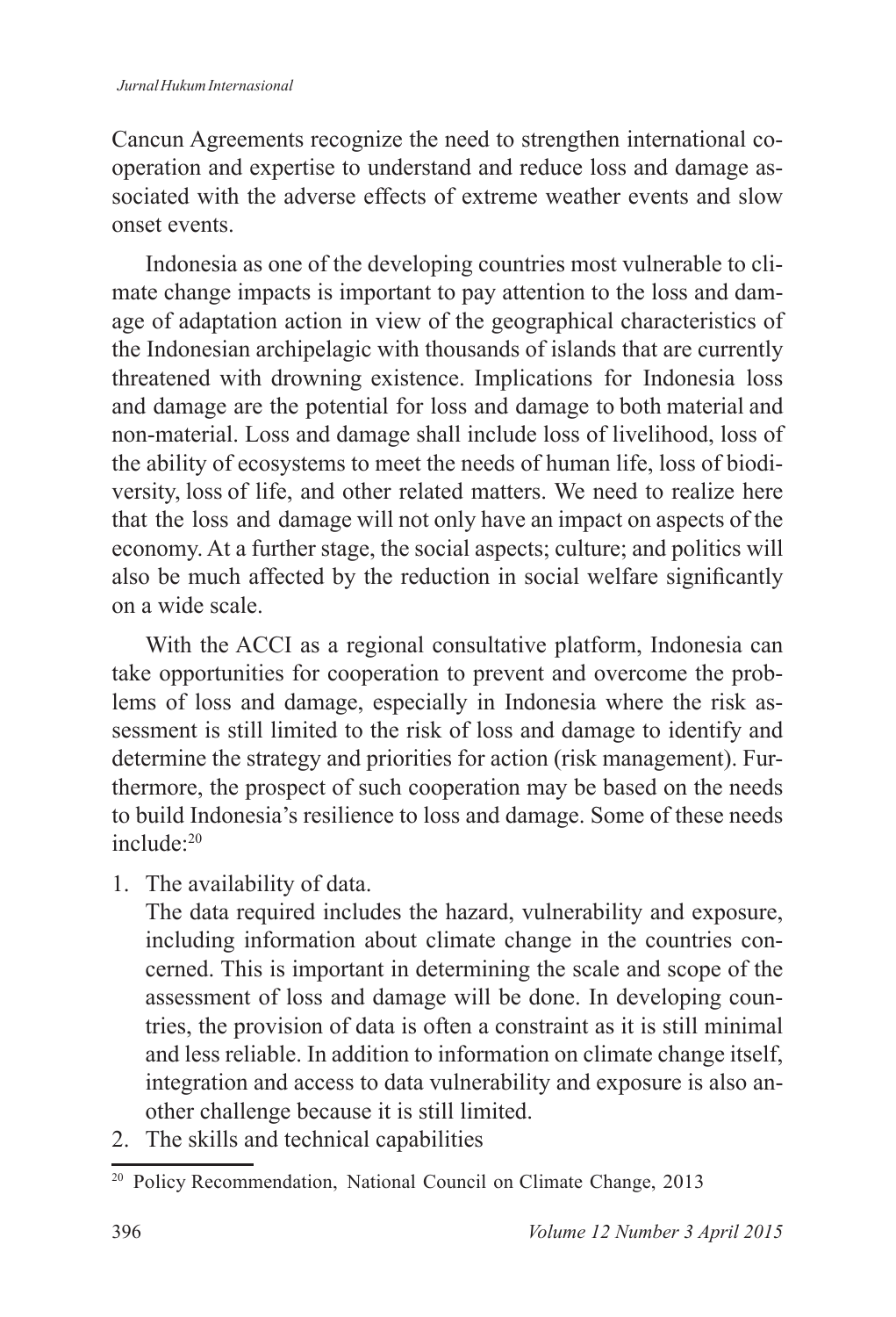To be able to use a risk assessment method to be applied, the user needs to have the skills and technical abilities such as the ability to interpret the methods and devices.

3. Funding

 Development and application of a risk assessment devices require funding.

4. Education and socialization.

 Society needs to get education and proper socialization to help them in their efforts to build resilience against loss and damage.

# **III. CONCLUSION**

Since the issue of loss and damage was first acknowledged in the Bali Action Plan of 2007 (UNFCCC, 2008), interest in this emerging subject has successfully pushed it up the international agenda at recent climate change negotiations. The establishment of a UNFCCC work programme to explore approaches for assessing and addressing this issue in vulnerable, developing countries is a testament to the increasing international salience of this subject. However, as loss and damage is incurred at the national and local levels, international discussions on this subject must eventually translate into concrete and practical approaches on the ground, where they are most needed.

This paper has elaborated ACCI legal framework as a response to the problems of climate change in Southeast Asia. The discussion here therefore has taken a broad-based approach highlighting how regional cooperation within ASEAN rules to respond to the potential loss and damage in the territory of Member States. ASEAN Climate Change Initiative (ACCI) was created to enhance coordination and cooperation in addressing climate change. The ASEAN is obligated under the ACCI to provide for a consultative mechanism and process for ASEAN peoples' engagement in the formulation, implementation, and review of ASEAN climate change policies and stance. With the ACCI as a regional consultative platforms, Indonesia can take opportunities for cooperation to prevent and overcome the problems of loss and damage, especially in Indonesia where the risk assessment is still limited to the risk of loss and damage to identify and determine the strategy and priorities for action. Furthermore, ASEAN can enhance its position in